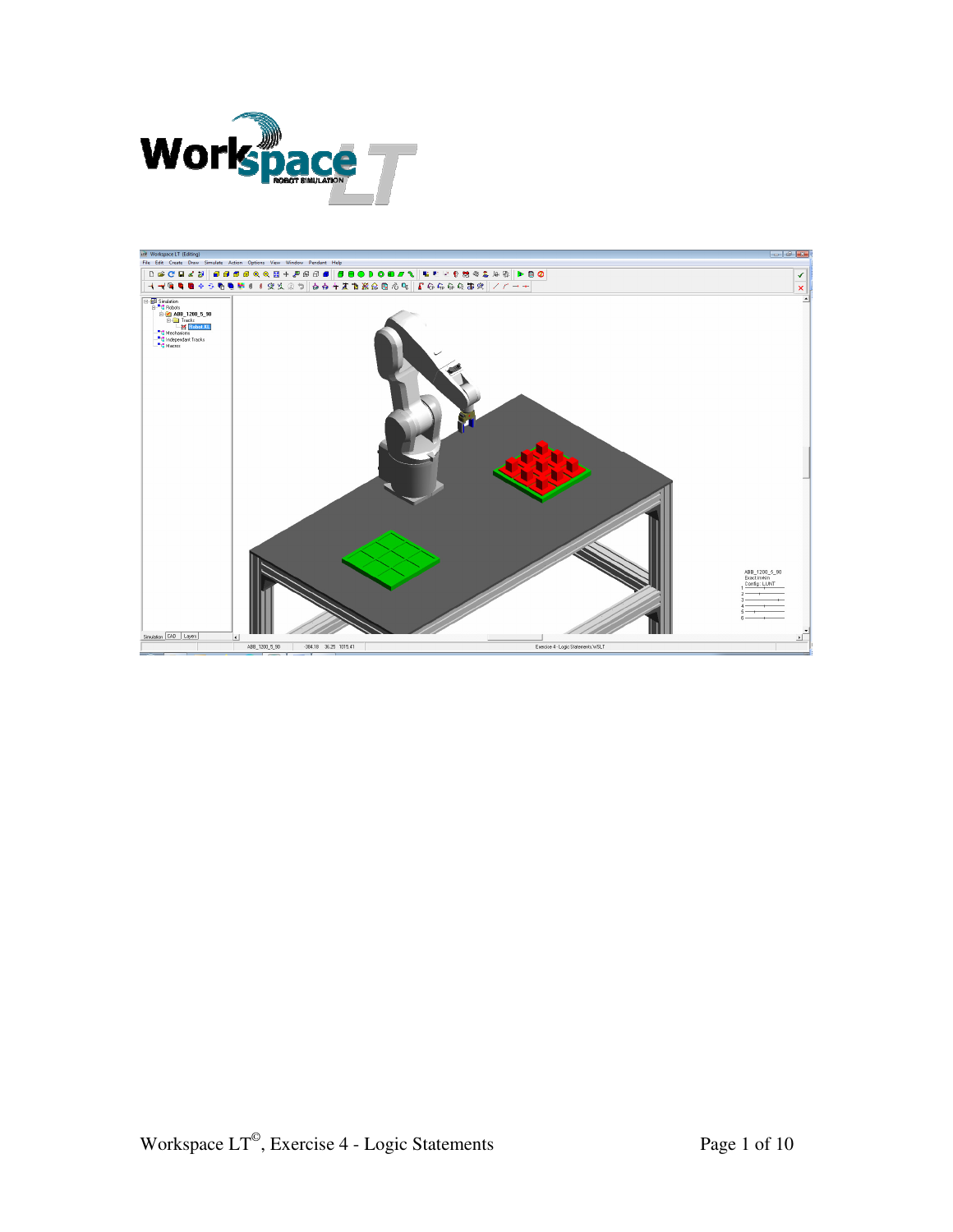

# **Exercise 4 - Logic Statements**

### **Objectives:**

- Create basic robot programs in simulation.
- Understanding Logic statements.
- Using an end of arm gripper to manipulate parts.
- Using integers to create a 2 dimensional matrix.
- Using routines to assign various robot tasks.
- Create an Animation file (an .avi).
- Introduction to Arrays.

#### **Materials;**

- Workspace  $LT^{\circ}$  simulation software.
- Workspace  $LT^{\degree}$  project file "Exercise 4 Logic Statements. WSLT"
- Manual "Workspace  $LT^{\circ}$  User Guide.pdf".

**Helpful Hint;** Before starting this exercise, review the User Guide sections;

- 6.3 Comments and Workspace commands
- 6.4.5 Variables
- 6.7.1 INTEGER and REAL functions
- $\bullet$  9.1.1 IF ... ENDIF
- 9.2.3 WHILE ... ENDWHILE
- 12.1.2 Recording an animation
- 1) Procedure: Create the Robot track
	- a) Open Workspace LT simulation software.  $\frac{a}{n}$
	- b) Open  $\mathbb{E}$  the project file "Exercise 4 Logic Statements.WSLT".
	- c) Add a track for robot  $\blacksquare$  ABB\_1200\_5\_90. Enter the Track Name "Robot" and select the Language "KAREL 2". Using the mouse  $\frac{1}{2}$  select  $\boxed{\infty}$  when completed.
	- d) Visually determine where the tool frame is located.
	- e) Begin recording a track using the newly created "Robot.KL".
	- f) The Action  $\boxtimes$  menu appears, select  $\Box$  Begin to start recording.
	- g) The Action  $\Box$  menu alters the command options.
	- h) Record the tool frame at  $POS(0,0,125,0,0,0,$ ").
	- i) From the  $\overline{\text{Action}}$   $\overline{\text{[B]}}$  Menu box, select  $\overline{\text{[Bobot Move Commons]}}$ . Once selected the Robot Move Commands  $\boxed{\boxtimes}$  menu appears.
	- j) Using the mouse  $\frac{1}{2}$ , select the GP labeled "HOMEGP". Select the command  $\Box$ . Although this Project's robot has a predefined home position

Workspace  $LT^{\circ}$ , Exercise 4 - Logic Statements Page 2 of 10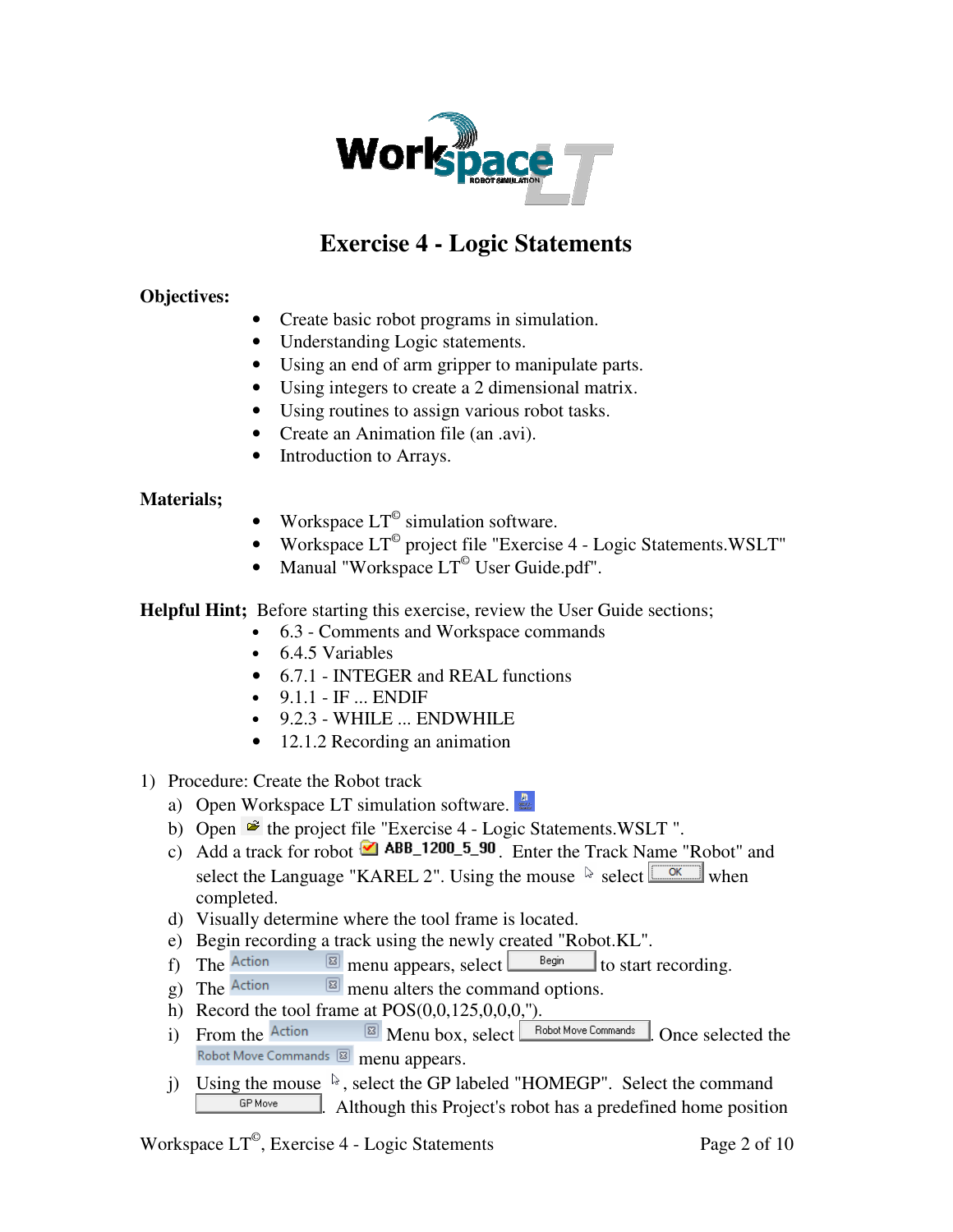use the GP labeled "HOMEGP" as home. Confirmation will be require as is true for all GP moves during a track recording. This move has now been recorded in the Track.

- k) Using the mouse  $\sqrt{k}$ , select the GP labeled "PALLET1CLR". Select the command GP Move . This move has now been recorded in the Track. Confirmation will be require select  $\frac{X}{x}$
- 1) Select the command  $\Box$  Move <u>Relative</u>  $\Box$ . The "Relative" dialogue box will appear, enter the values  $X = 0$ ,  $Y = 0$ ,  $Z = 0$ . select  $\frac{X - X}{Y}$  to accept. The robot will not move from "PARTC1R1" which is directly over "PARTC1R1. Where "PART" is the object name and C1 represents Column 1 and R1 represents Row 1. This is considered a "pounce" position.
- m) Select the command  $\Box$  Move Elelative  $\Box$ . The "Relative" dialogue box will appear, enter the values  $X = 0$ ,  $Y = 0$ ,  $Z = -125$ . select  $\cos \theta$  to accept. The robot will place the gripper directly over the object "PARTC1R1" where C1 represents column 1 and R1 represents row 1.
- n) Using the mouse  $\sqrt[k]{ }$ , select the object labeled "PARTC1R1". From the Action **ED** menu select **Gripper Commands** the Gripper Com... **ED** menu will appear. From this menu box select  $\Box$  Close Hand a neutral and a Confirm box will appear, select  $\sqrt{\frac{Y_{\text{es}}}{Y_{\text{es}}}}$ . The gripper will now close and the object "PARTC1R1" will now be attached to the gripper. In simulation, the gripper has grasped the part. The following lines have been recorded;
	- i) CLOSE HAND 1
	- ii) -- ! GRASPOBJ 'PARTC1R1'
- o) From the  $\frac{1}{\text{Action}}$   $\frac{1}{\text{Section}}$  menu box, select  $\frac{1}{\text{Moreover, Any}}$ . The **128** dialog box will appear, enter Displacement 125  $|\div$ in the Displacement field and select  $\frac{K}{K}$  to accept.
- p) Using the mouse  $\sqrt[k]{ }$ , select the GP labeled "PALLET2CLR". Select the command **GP** Move . This move has now been recorded in the Track.
- q) From the  $\frac{\text{Action}}{\text{[B]}$  menu box select  $\frac{\text{End}}{\text{[C]}}$  to end recording.
- r) Save the project model  $\blacksquare$ .
- s) The basic programming has been recorded and going forward all remaining programming will be completed using the program editor.
- t) Open the text editor to view the program track Robot.KL. Using the mouse  $\sqrt[5]{\ }$ , select the "Robot.KL" twice in rapid successions to open the Robot.KL track in the program editor.
- u) Insert the following text to declare needed variables. The text needs to be inserted between the program description comment and the beginning of the main program.

**CONST** PARTSTOTAL=9

VAR ROW: INTEGER -- Row number

Workspace  $LT^{\circ}$ , Exercise 4 - Logic Statements Page 3 of 10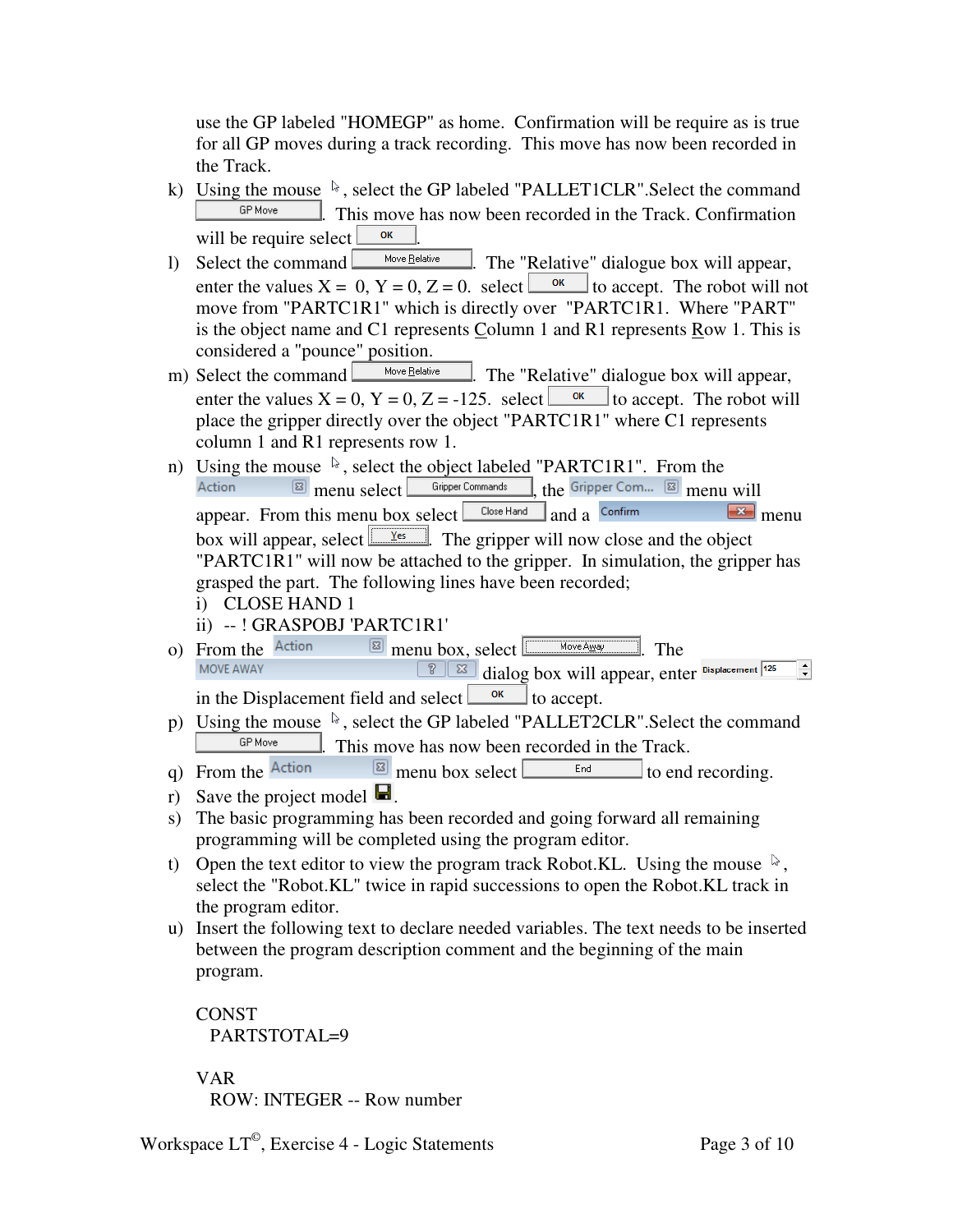## COLUMN: INTEGER -- Column number PARTSCOUNT: INTEGER -- Number of parts processed

- The constant PARTSTOTAL will control the total number of times the track Robot.KL will loop. In this simulation the track will loop 9 times.
- The integer ROW will be indexed and used to calculate the relative move for the object's row position on the pallet.
- The integer COLUMN will be indexed and used to calculate the relative move for the object's column position on the pallet.
- The use of ROW and COLUMN is similar to a typical spread sheet.
- The integer PARTSCOUNT is a counter and is indexed per loop the program is executed.
- v) Insert the following text. This is the first of two to routines required. The text needs to be inserted following the variable declarations and before the main program.

```
ROUTINE RETRIEVE_PART 
  -- Routine to retrieve part from Pallet 1 
BEGIN 
  $MOTYPE=LINEAR 
  -- Robot move to Pallet nest pounce position 
  MOVE RELATIVE VEC((-100+COLUMN*100),(100-ROW*100),0) 
  -- Robot move gripper to pallet nest 
  MOVE RELATIVE VEC(0,0,-125) 
  CLOSE HAND 1 
    -- Using a 2 dimensional array, Grasp the part 
    -- Using variables COLUMN and ROW to determine the object to grasp 
    IF ROW=1 THEN 
      IF COLUMN=1 THEN 
       --! GRASPOBJ 'PARTC1R1' 
      ENDIF 
      IF COLUMN=2 THEN 
       --! GRASPOBJ 'PARTC2R1' 
      ENDIF 
      IF COLUMN=3 THEN 
       --! GRASPOBJ 'PARTC3R1' 
      ENDIF 
    ENDIF 
    IF ROW=2 THEN 
      IF COLUMN=1 THEN 
       --! GRASPOBJ 'PARTC1R2' 
      ENDIF 
      IF COLUMN=2 THEN 
       --! GRASPOBJ 'PARTC2R2'
```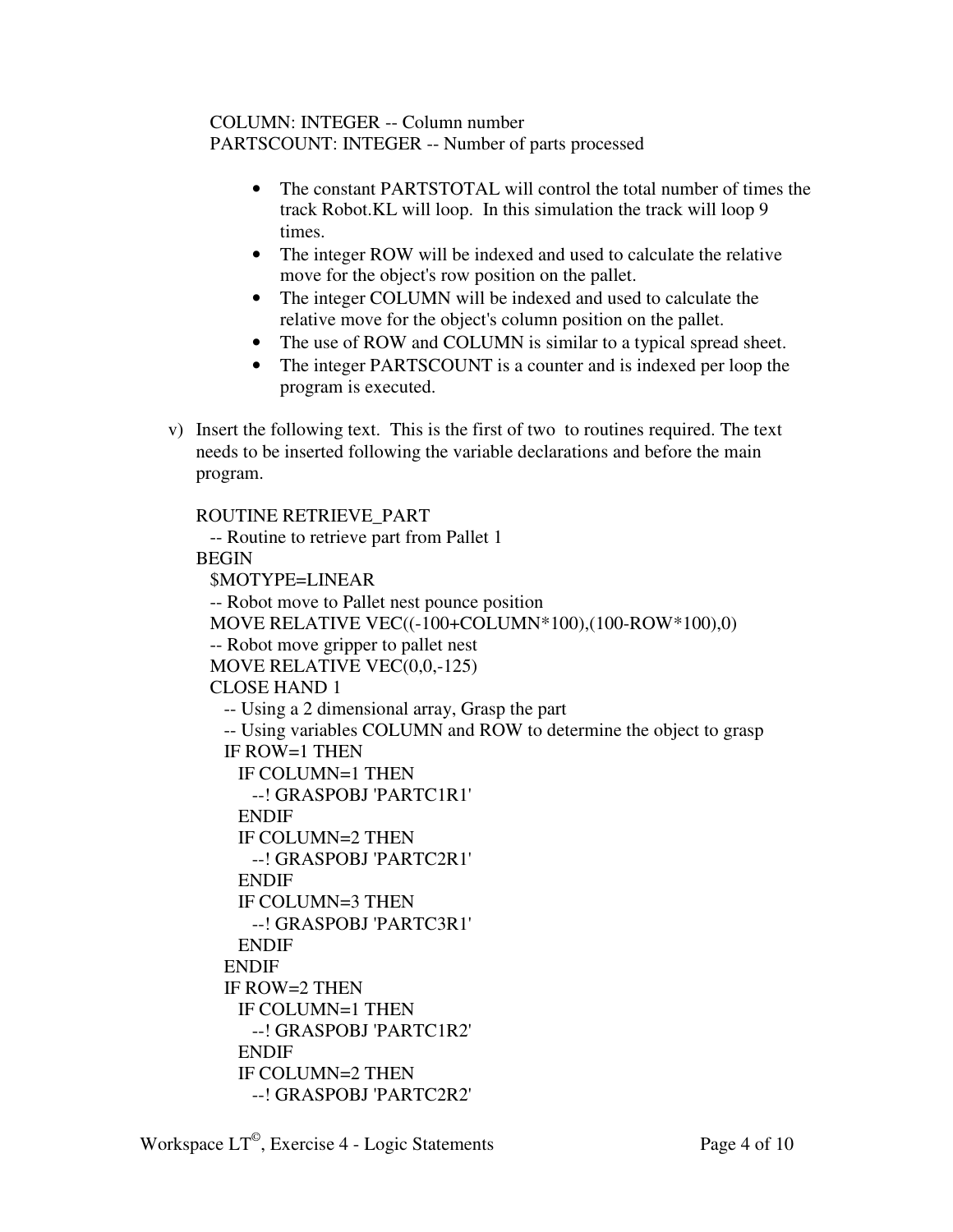```
 ENDIF 
     IF COLUMN=3 THEN 
       --! GRASPOBJ 'PARTC3R2' 
     ENDIF 
    ENDIF 
    IF ROW=3 THEN 
     IF COLUMN=1 THEN 
       --! GRASPOBJ 'PARTC1R3' 
     ENDIF 
     IF COLUMN=2 THEN 
       --! GRASPOBJ 'PARTC2R3' 
     ENDIF 
     IF COLUMN=3 THEN 
       --! GRASPOBJ 'PARTC3R3' 
     ENDIF 
    ENDIF 
  -- Robot move clear of pallet 
  MOVE RELATIVE VEC(0,0,+125) 
END RETRIEVE_PART
```
- The move relative command contains the formula to the column as this value is for X direction. Formulas contained in this command must be in ()'s. The formula is  $X=((-100+C0LUMN*100))$  and the formula for Y=),  $(100 \text{-} \text{ROW*100})$ . This is an example of a 2 dimensional array.
- The "if" is a programming conditional statement. It follow a "Then". If the statement is true than the function performs the following action. In the track program the object "NAME" will be grasped or attached to the robot faceplate. all "if" conditions require an " ENDIF " statement.
- The "END" statement is needed to terminate the routine.
- w) Insert the following text. This is the second of the two required routines.

```
ROUTINE LOAD_PALLET 
BEGIN
  $MOTYPE=LINEAR 
  -- Robot move to Pallet nest pounce position 
  MOVE RELATIVE VEC((-100+COLUMN*100),(100-ROW*100),0) 
  -- Robot move gripper to pallet nest 
  MOVE RELATIVE VEC(0,0,-125) 
  OPEN HAND 1 
  MOVE RELATIVE VEC(0,0,+125) 
END LOAD_PALLET
```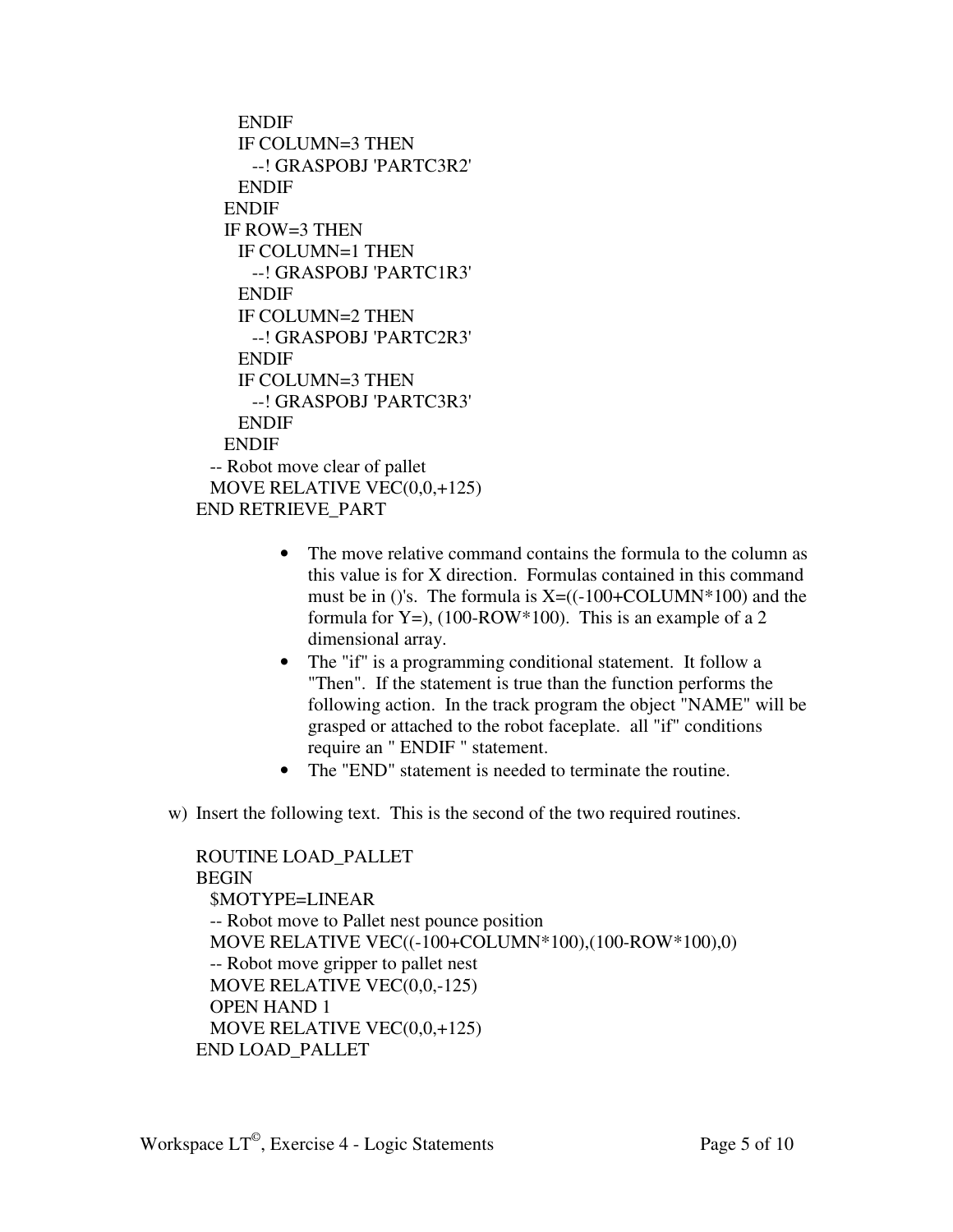x) Insert the following text. This is the second of two required routines.

\*\*\*\*\* MAIN PROGRAM \*\*\*\*\* BEGIN \$USEMAXACCEL=TRUE %INCLUDE Robot# -- Set speed of robot \$SPEED=500 -- Set initial values of integers  $ROW=1$  COLUMN=1 PARTSCOUNT=0 \$MOTYPE=JOINT -- Set Tool Frame \$UTOOL=POS(0,0,125,-90,-90,0,'') MOVE TO HOMEGP REPEAT \$MOTYPE=JOINT MOVE TO PALLET1CLR RETRIEVE\_PART \$MOTYPE=JOINT MOVE TO PALLET2CLR LOAD\_PALLET COLUMN=COLUMN+1 --Index column counter by 1 IF COLUMN=4 THEN ROW=ROW+1 -- index row counter by 1 COLUMN=1 -- reset column counter to 1 ENDIF IF ROW=4 THEN ROW=1 -- reset row counter to 1 ENDIF PARTSCOUNT=PARTSCOUNT+1 -- index part count by 1 IF PARTSCOUNT=PARTSTOTAL THEN MOVE TO HOMEGP ENDIF UNTIL PARTSCOUNT=PARTSTOTAL -- return to REPEAT until parts  $count = 3$ END Robot

- The condition statement "COLUMN=COLUMN+1" is adding 1 to the integer " COLUMN " (indexing).
- The condition statement "IF COLUMN=4 THEN" if true will index the to the integer "ROW" by 1 and reset the integer "COLUMN" to 1 as there are only 3 columns.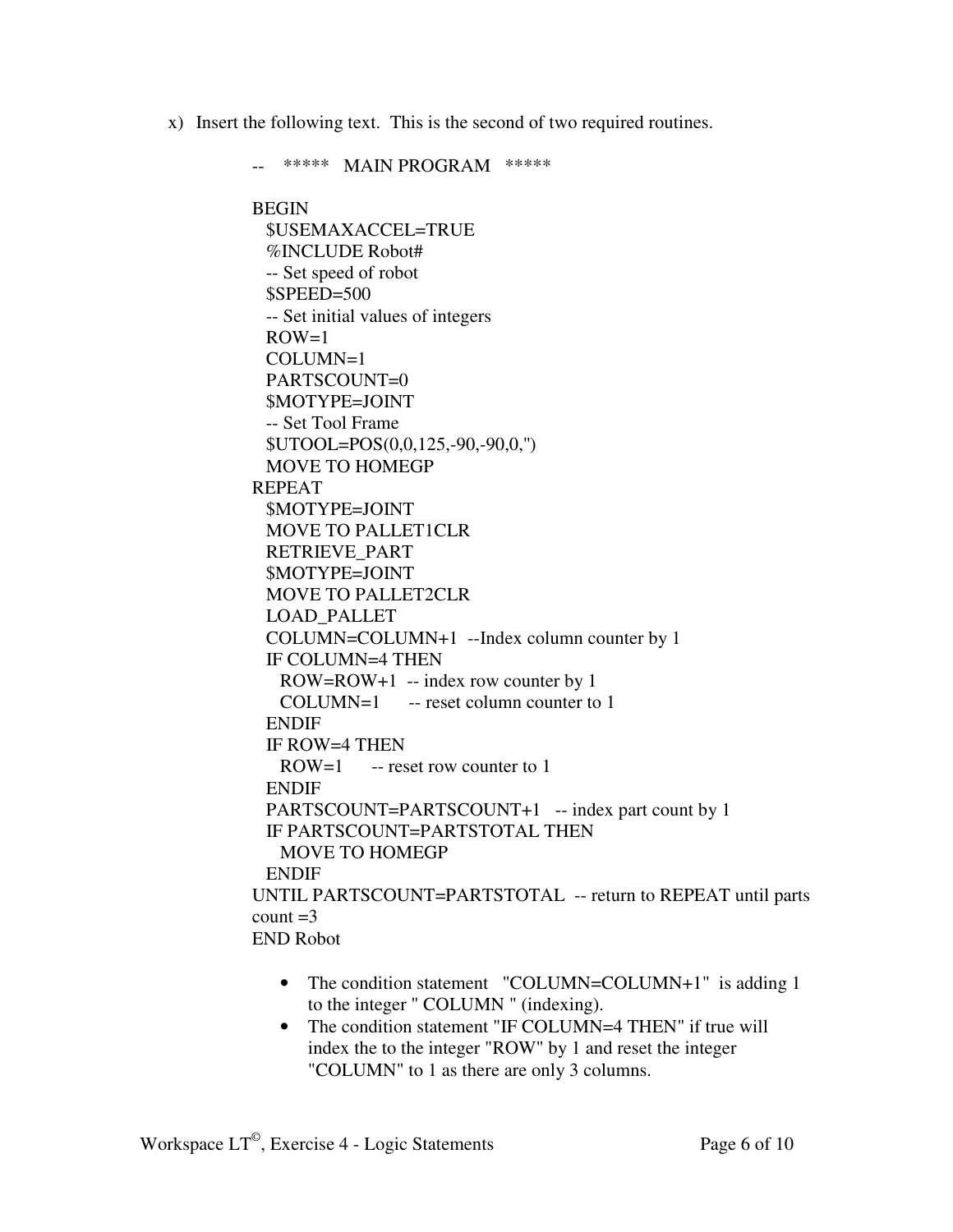• The condition statement " UNTIL

PARTSCOUNT=PARTSTOTAL" is similar to a "DO...WHILE" condition statement. Unlike the "DO...WHILE" condition statement, the "UNTIL" condition statement will loop as long as the statement is false. If the statement is true, the program track will stop. The beginning of the loop is marked by the statement "REPEAT".

y) The program track "Robot.KL" is listed in it's entirety. Comments are listed and lines of the "IF" statements are correctly indented 3 spaces. This technique is use as a visual aid when using "IF" statements.

#### PROGRAM Robot

-- Workspace LT KAREL 2 Program for ABB\_1200\_5\_90 Robot

#### CONST

PARTSTOTAL=9

#### VAR

 ROW: INTEGER -- Row number COLUMN: INTEGER -- Column number PARTSCOUNT: INTEGER -- Number of parts processed

## ROUTINE RETRIEVE\_PART

 -- Routine to retrieve part from Pallet 1 BEGIN \$MOTYPE=LINEAR -- Robot move to Pallet nest pounce position MOVE RELATIVE VEC((-100+COLUMN\*100),(100-ROW\*100),0) -- Robot move gripper to pallet nest MOVE RELATIVE VEC(0,0,-125) CLOSE HAND 1 -- Using a 2 dimensional array, Grasp the part -- Using variables COLUMN and ROW to determine the object to grasp IF ROW=1 THEN IF COLUMN=1 THEN --! GRASPOBJ 'PARTC1R1' ENDIF IF COLUMN=2 THEN --! GRASPOBJ 'PARTC2R1' ENDIF IF COLUMN=3 THEN --! GRASPOBJ 'PARTC3R1' ENDIF ENDIF IF ROW=2 THEN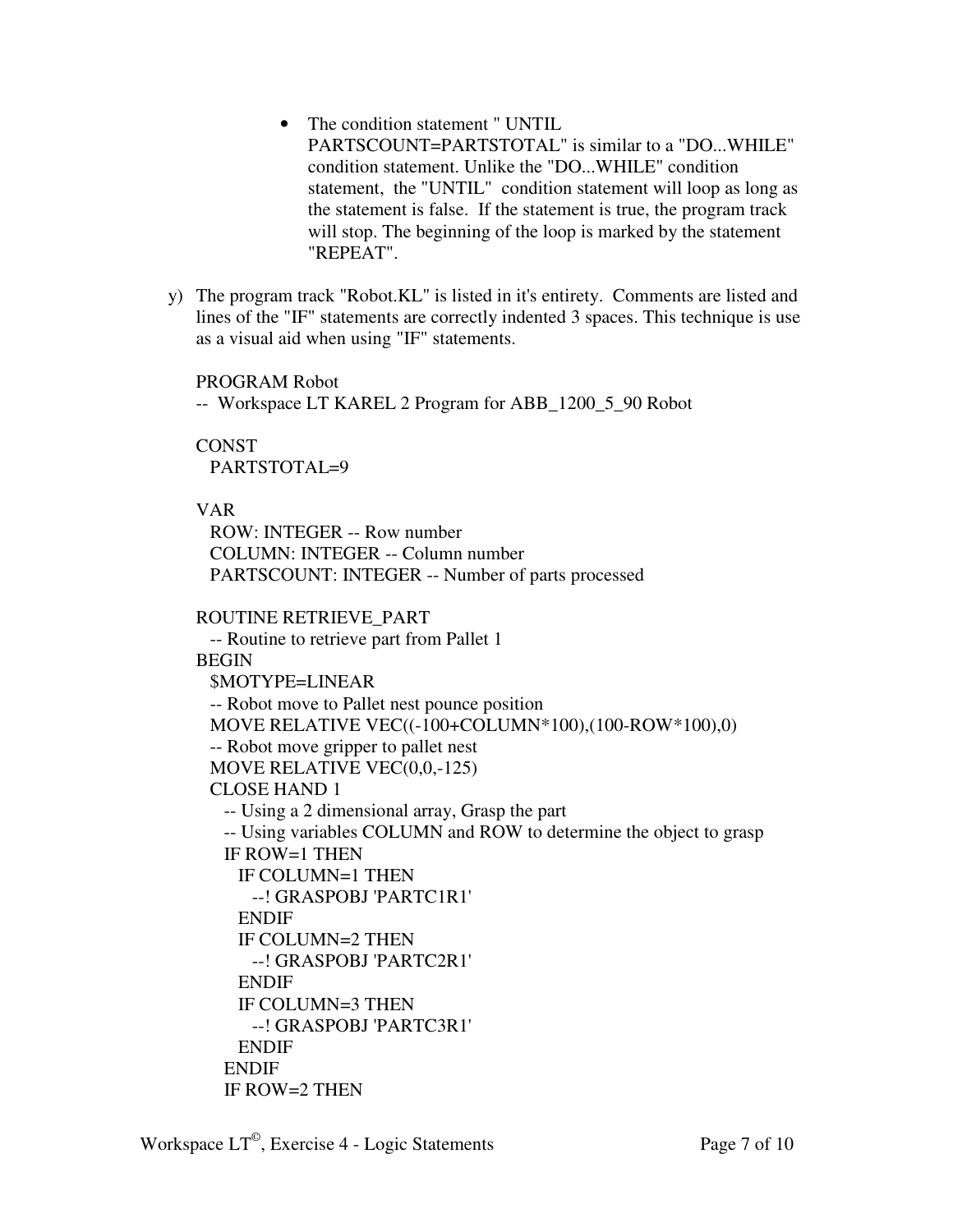IF COLUMN=1 THEN --! GRASPOBJ 'PARTC1R2' ENDIF IF COLUMN=2 THEN --! GRASPOBJ 'PARTC2R2' ENDIF IF COLUMN=3 THEN --! GRASPOBJ 'PARTC3R2' ENDIF ENDIF IF ROW=3 THEN IF COLUMN=1 THEN --! GRASPOBJ 'PARTC1R3' ENDIF IF COLUMN=2 THEN --! GRASPOBJ 'PARTC2R3' ENDIF IF COLUMN=3 THEN --! GRASPOBJ 'PARTC3R3' ENDIF ENDIF -- Robot move clear of pallet MOVE RELATIVE VEC(0,0,+125) END RETRIEVE\_PART

ROUTINE LOAD\_PALLET BEGIN \$MOTYPE=LINEAR -- Robot move to Pallet nest pounce position MOVE RELATIVE VEC((-100+COLUMN\*100),(100-ROW\*100),0) -- Robot move gripper to pallet nest MOVE RELATIVE VEC(0,0,-125) OPEN HAND 1 MOVE RELATIVE VEC(0,0,+125) END LOAD\_PALLET

-- \*\*\*\*\* MAIN PROGRAM \*\*\*\*\*

BEGIN \$USEMAXACCEL=TRUE %INCLUDE Robot# -- Set speed of robot \$SPEED=500 -- Set initial values of integers ROW=1 COLUMN=1

Workspace  $LT^{\circ}$ , Exercise 4 - Logic Statements Page 8 of 10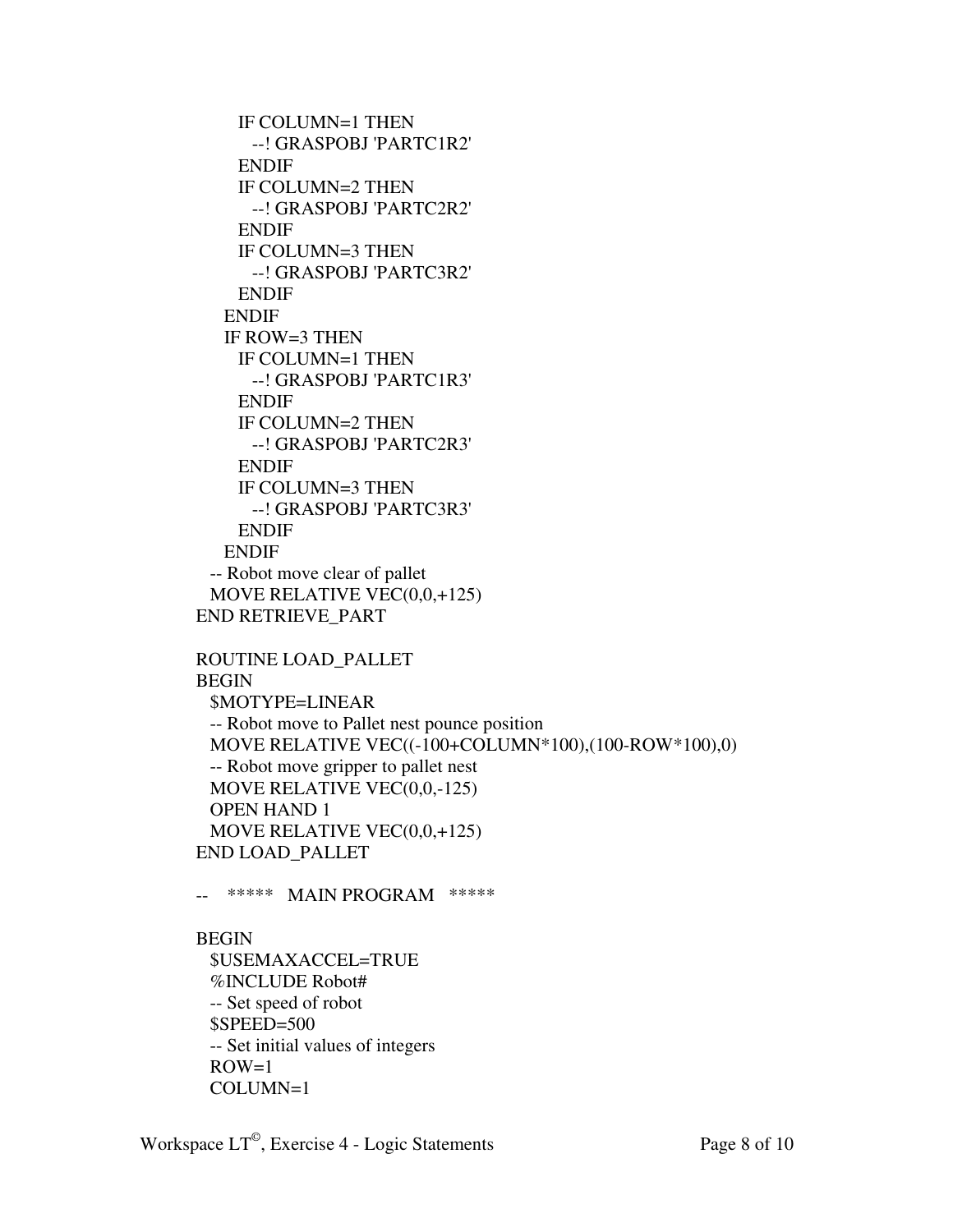```
 PARTSCOUNT=0 
  $MOTYPE=JOINT 
  -- Set Tool Frame 
  $UTOOL=POS(0,0,125,-90,-90,0,'') 
  MOVE TO HOMEGP 
REPEAT 
  $MOTYPE=JOINT 
  MOVE TO PALLET1CLR 
  RETRIEVE_PART 
  $MOTYPE=JOINT 
  MOVE TO PALLET2CLR 
  LOAD_PALLET 
  COLUMN=COLUMN+1 --Index column counter by 1 
  IF COLUMN=4 THEN 
   ROW=ROW+1 -- index row counter by 1 
  COLUMN=1 -- reset column counter to 1
  ENDIF 
  IF ROW=4 THEN 
  ROW=1 -- reset row counter to 1
  ENDIF 
 PARTSCOUNT=PARTSCOUNT+1 -- index part count by 1
  IF PARTSCOUNT=PARTSTOTAL THEN 
   MOVE TO HOMEGP 
  ENDIF 
UNTIL PARTSCOUNT=PARTSTOTAL -- return to REPEAT until parts 
                                    -- count equals 3
```
END Robot



*Fixture 1 with Two Dimensional Matrix*